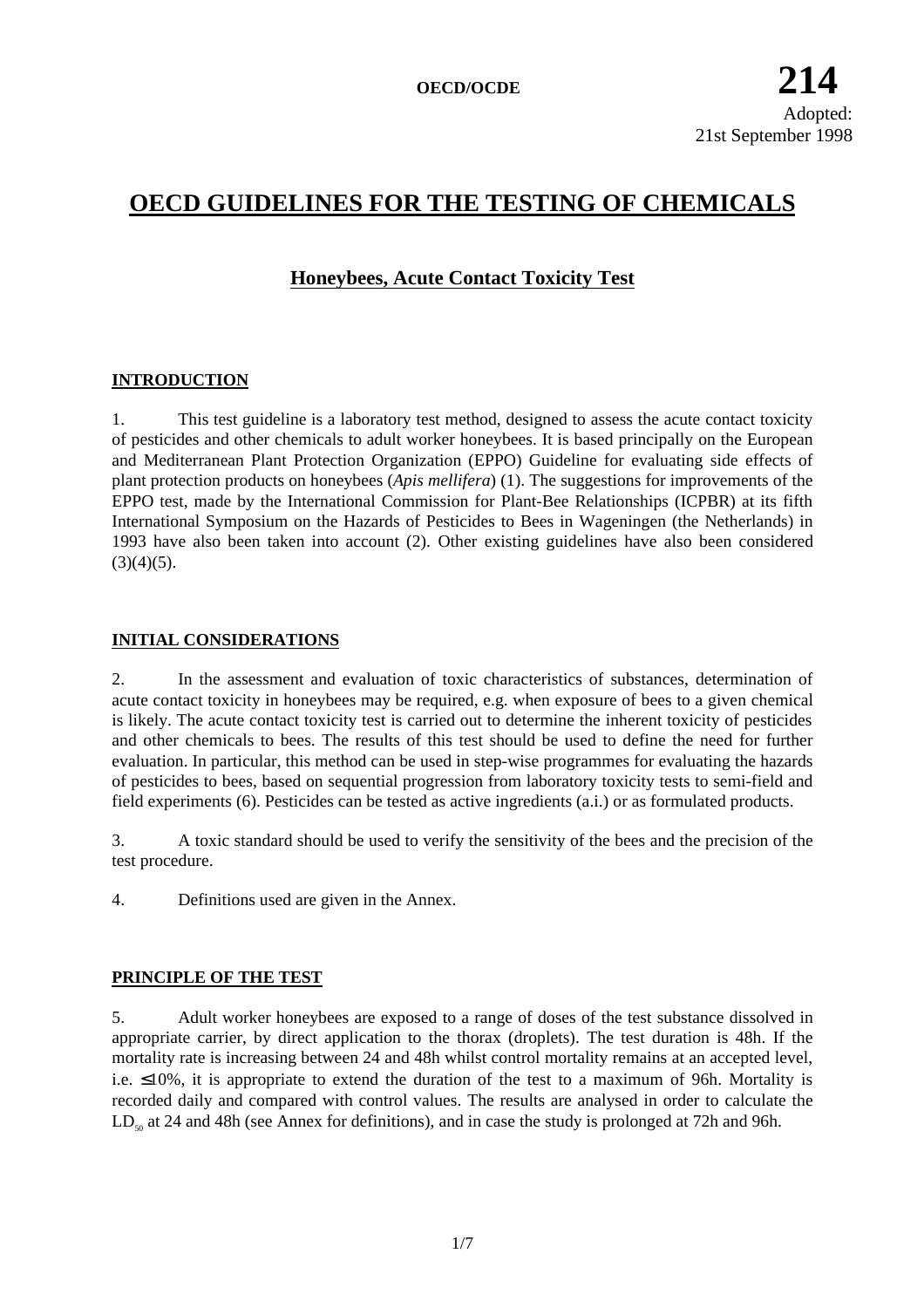# **VALIDITY OF THE TEST**

- 6. For a test to be valid the following conditions apply:
	- the average mortality for the total number of controls must not exceed 10 per cent at the end of the test;
	- the  $LD_{50}$  of the toxic standard meets the specified range.

# **DESCRIPTION OF THE METHOD**

### **Collection of bees**

7. Young, adult worker bees of the same race should be used, i.e. bees of similar age, feeding status etc. Bees should be obtained from adequately fed, healthy, as far as possible disease-free and queen-right colonies with known history and physiological status. They could be collected in the morning of use or in the evening before test and kept under test conditions to the next day. Bees collected from frames without brood are suitable. Collection in early spring or late autumn should be avoided, as the bees have a changed physiology during this time. If tests have to be conducted in early spring or late autumn, bees can be emerged in an incubator and reared for one week with "bee bread" (pollen collected from the comb) and sucrose solution. Bees treated with chemical substances, such as antibiotics, anti-varroa, etc., should not be used for toxicity test for four weeks from the time of the end of the last treatment.

#### **Test cages**

8. Easy to clean and well-ventilated cages are used. Any appropriate material can be used, e.g. stainless steel, wire mesh, plastic, disposable wooden cages, etc. Groups of ten bees per cage are preferred. The size of test cages should be appropriate to the number of bees, i.e. providing adequate space.

#### **Handling and feeding conditions**

9. Handling procedures, including treatment and observations may be conducted under (day) light. Sucrose solution in water with a final concentration of 500 g/l (50% w/v) should be used as food and provided *ad libitum* during the test time, using a bee feeder. This can be a glass tube (ca 50 mm long and 10 mm wide with the open end narrowed to about 2 mm diameter).

# **Preparations of bees**

10. The collected bees may be anaesthetized with carbon dioxide or nitrogen for application of the test substance. The amount of anaesthetic used and times of exposure should be minimised. Moribund bees should be rejected and replaced by healthy bees before starting the test.

#### **Preparation of doses**

11. The test substance is to be applied as solution in a carrier, i.e. an organic solvent or a water solution with a wetting agent. As organic solvent, acetone is preferred but other organic solvents of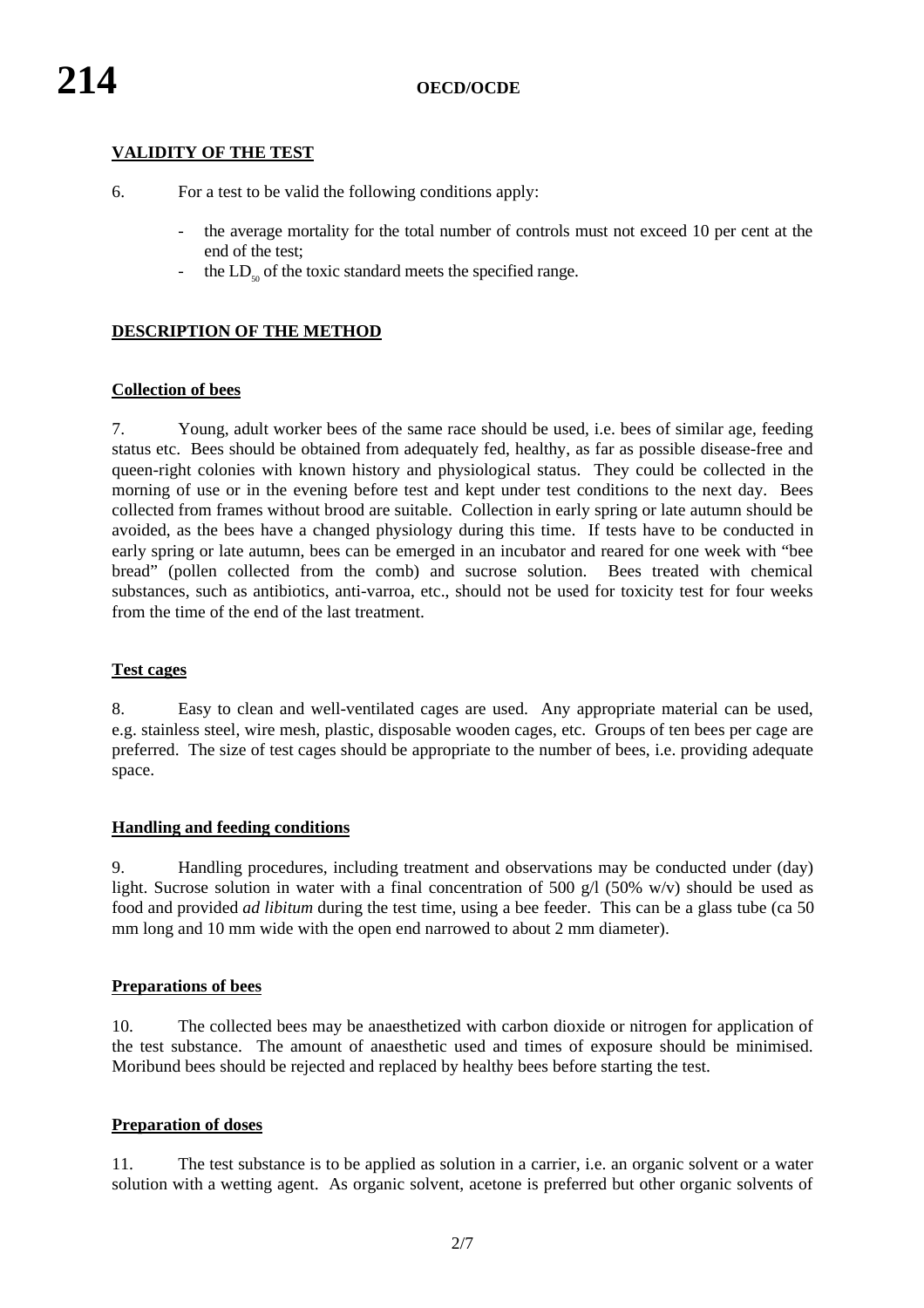low toxicity to bees may be used (e.g. dimethylformamide, dimethylsulfoxide). For water dispersed formulated products and highly polar organic substances not soluble in organic carrier solvents, solutions may be easier to apply if prepared in a weak solution of a commercial wetting agent (e.g. Agral, Citowett, Lubrol, Triton, Tween).

12. Appropriate control solutions should be prepared, i.e. where a solvant or a dispersant is used to solubilise the test substance, two separate control groups should be used, one treated with water, and one treated with the solvent/dispersant.

# **PROCEDURE**

### **Test and control groups**

13. The number of doses and replicates tested should meet the statistical requirements for determination of  $LD_{so}$  with 95% confidence limits. Normally, five doses in a geometric series, with a factor not exceeding 2.2, and covering the range for  $LD_{50}$ , are required for the test. However, the number of doses have to be determined in relation to the slope of the toxicity curve (dose versus mortality) and with consideration taken to the statistical method which is chosen for analysis of the results. A range-finding test enables the choice of the appropriate doses.

14. A minimum of three replicate test groups, each of ten bees, should be dosed with each test concentration.

15. A minimum of three control batches, each of ten bees, should be run in addition to the test series. If an organic solvent or a wetting agent is used three additional control batches of each ten bees for the solvent or the wetting agent have to be included

# **Toxic standard**

16. A toxic standard should be included in the test series. At least three doses should be selected to cover the expected  $LD_{50}$  value. A minimum of three replicate cages, each containing ten bees, should be used with each test dose. The preferred toxic standard is dimethoate for which the reported contact  $LD_{50}$ -24h is in the range 0.10-0.30 µg a.i./bee (7). However, other toxic standards would be acceptable where sufficient data can be provided to verify the expected dose response (e.g. parathion).

# **Exposure**

#### **Administration of doses**

17. Anaesthetized bees are individually treated by topical application. The bees are randomly assigned to the different test doses and controls. A volume of  $1 \mu l$  of solution containing the test substance at the suitable concentration should be applied with a microapplicator to the dorsal side of the thorax of each bee. Other volumes may be used, if justified. After application, the bees are allocated to test cages and supplied with sucrose solutions.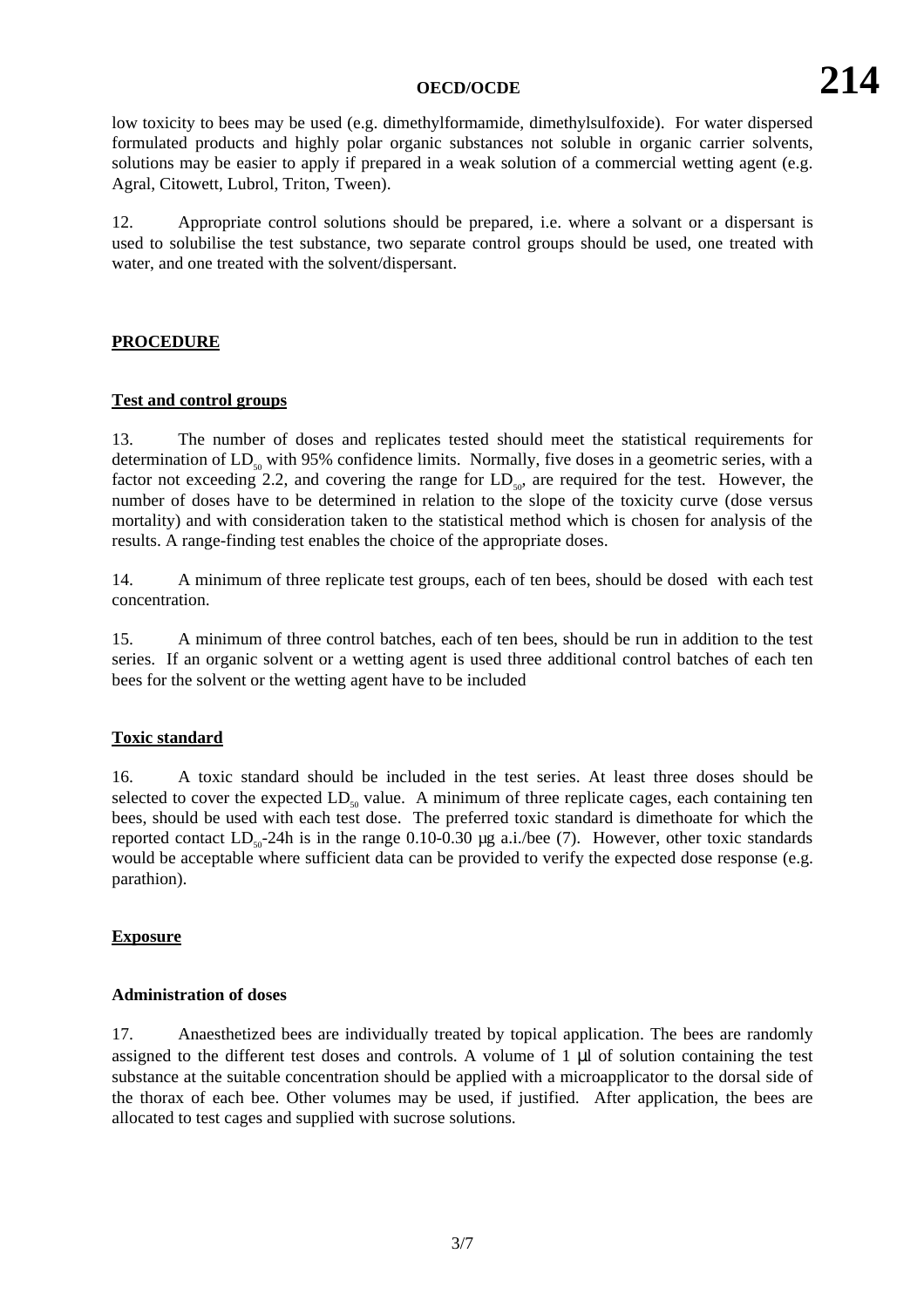# **Test conditions**

18. The bees should be held in the dark in an experimental room at a temperature of  $25 \pm 2$  °C. The relative humidity, normally around 50-70 %, should be recorded throughout the test.

### **Duration**

19. The duration of the test is 48h. If mortality increases by more than 10 per cent between 24h and 48h, the test duration should be extended up to a maximum of 96h provided that control mortality does not exceed 10 per cent.

#### **Observations**

20. Mortality is recorded at 4 h after dosing and thereafter at 24h and 48 h. If a prolonged observation period is required, further assessments should be made at 24 hours intervals, to a maximum of 96 hours, provided that the control mortality does not exceeding 10 per cent. All abnormal behavioural effects observed during the testing period should be recorded.

#### **LIMIT TEST**

21. In some cases (e.g. when a test substance is expected to be of low toxicity) limit test may be performed, using 100 µg a.i./bee in order to demonstrate that the  $LD_{50}$  is greater than this value. The same procedure should be used, including three replicate test groups for the test dose, the relevant controls, and the use of the toxic standard. If mortalities occur, a full study should be conducted. If sublethal effects are observed (see paragraph 20), these should be recorded.

# **DATA AND REPORTING**

### **Data**

22. Data should be summarised in tabular form, showing for each treatment group, as well as control and toxic standard groups, the number of bees used, mortality at each observation time and number of bees with adverse behaviour. Analyse the mortality data by appropriate statistical methods (e.g. probit analysis, moving-average, binomial probability) (8)(9). Plot dose-response curves at each recommended observation time (i.e. 24h, 48h and, if relevant, 72h, 96h) and calculate the slopes of the curves and the median lethal doses  $(LD<sub>50</sub>)$  with 95% confidence limits. Corrections for control mortality could be made using Abbott's correction  $(9)(10)$ . LD<sub>s0</sub> should be expressed in µg of test substance per bee.

#### **Test report**

23. The test report must include the following information: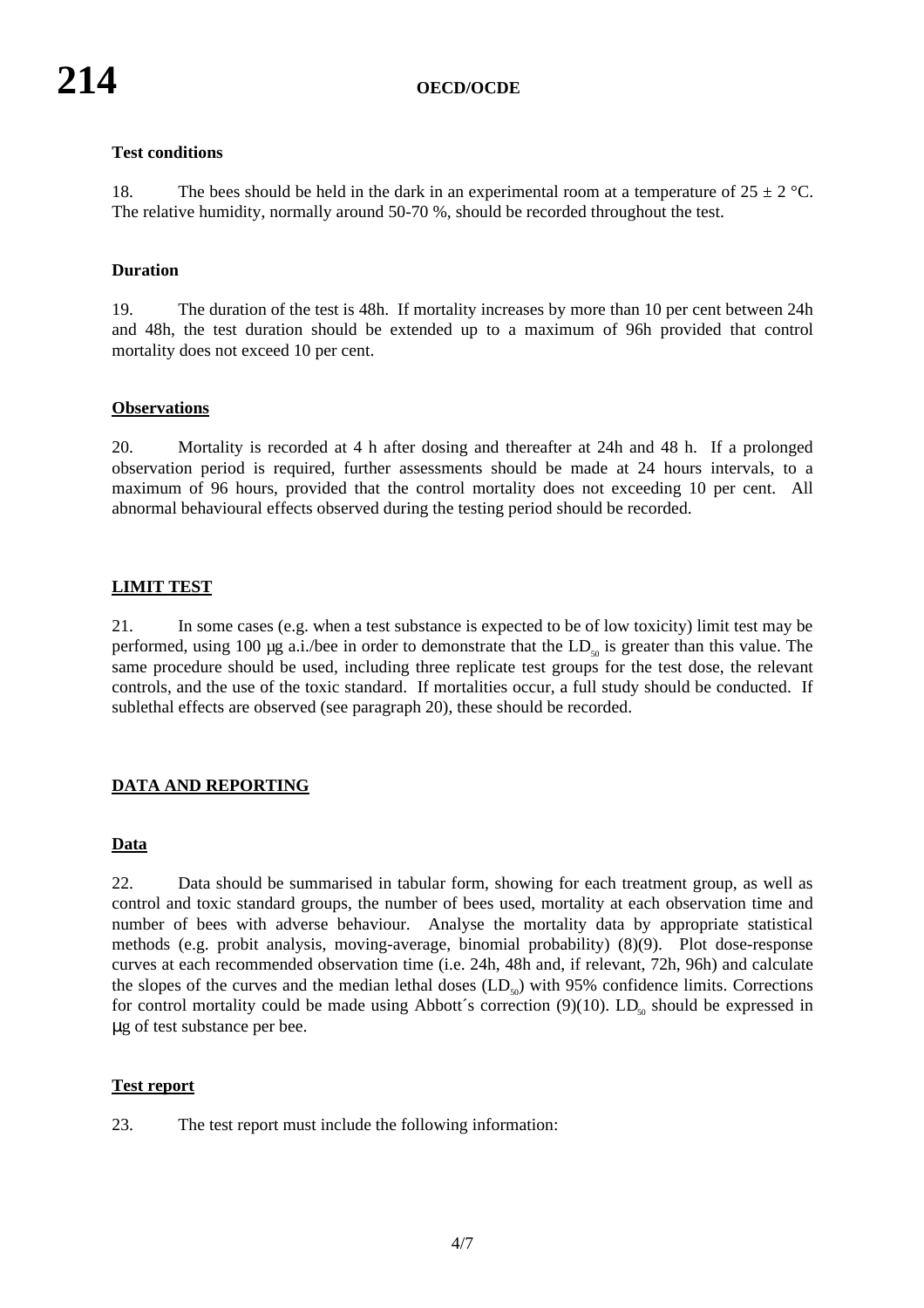- physical nature and relevant physical-chemical properties (e.g. stability in water, vapour pressure);
- chemical identification data, including structural formula, purity (i.e. for pesticides, the identity and concentration of active ingredient (s)).

### Test bees:

- scientific name, race, approximate age (in weeks), collection method, date of collection;
- all relevant information on colonies used for collection of test bees, including health, any adult disease, any pre-treatment, etc.

### Test conditions:

- temperature and relative humidity of experimental room;
- housing conditions including type, size and material of cages;
- methods of administration of test substance, e.g. carrier solvent used, volume of test solution applied, anaesthetics used;
- test design, e.g. number and test doses used, number of controls; for each test dose and control, number of replicate cages and number of bees per cage;
- date of test.

### Results:

- results of preliminary range-finding study if performed;
- raw data: mortality at each concentration tested at each observation time;
- graph of the dose-response curves at the end of the test;
- $LD<sub>so</sub>$  values, with 95% confidence limits, at each recommended observation time, for test substance and toxic standard;
- statistical procedures used for determining  $LD<sub>so</sub>$ ;
- mortality in controls;
- other biological effects observed and any abnormal responses of the bees;
- any deviation from the Test Guideline procedures and any other relevant information.

# **LITERATURE**

- (1) EPPO (1992). Guideline on Test Methods for Evaluation the Side-Effects of Plant Protection Products on Honeybees (No. 170). Bulletin OEPP/EPPO Bulletin, 22, 203-215.
- (2) Harrison E.G. (1993). Proceedings of the Fifth International Symposium on the Hazards of Pesticides to Bees, October 26-28, 1993. Plant Protection Service, Wageningen, The Netherlands. Report IUBBSS, 14 pp + Appendices 180 pp.
- (3) SETAC (1995). Procedures for Assessing the Environmental Fate and Ecotoxicity of Pesticides. Edited by Dr. Mark R. Lynch. Published by SETAC-Europe, Belgium. March 1995.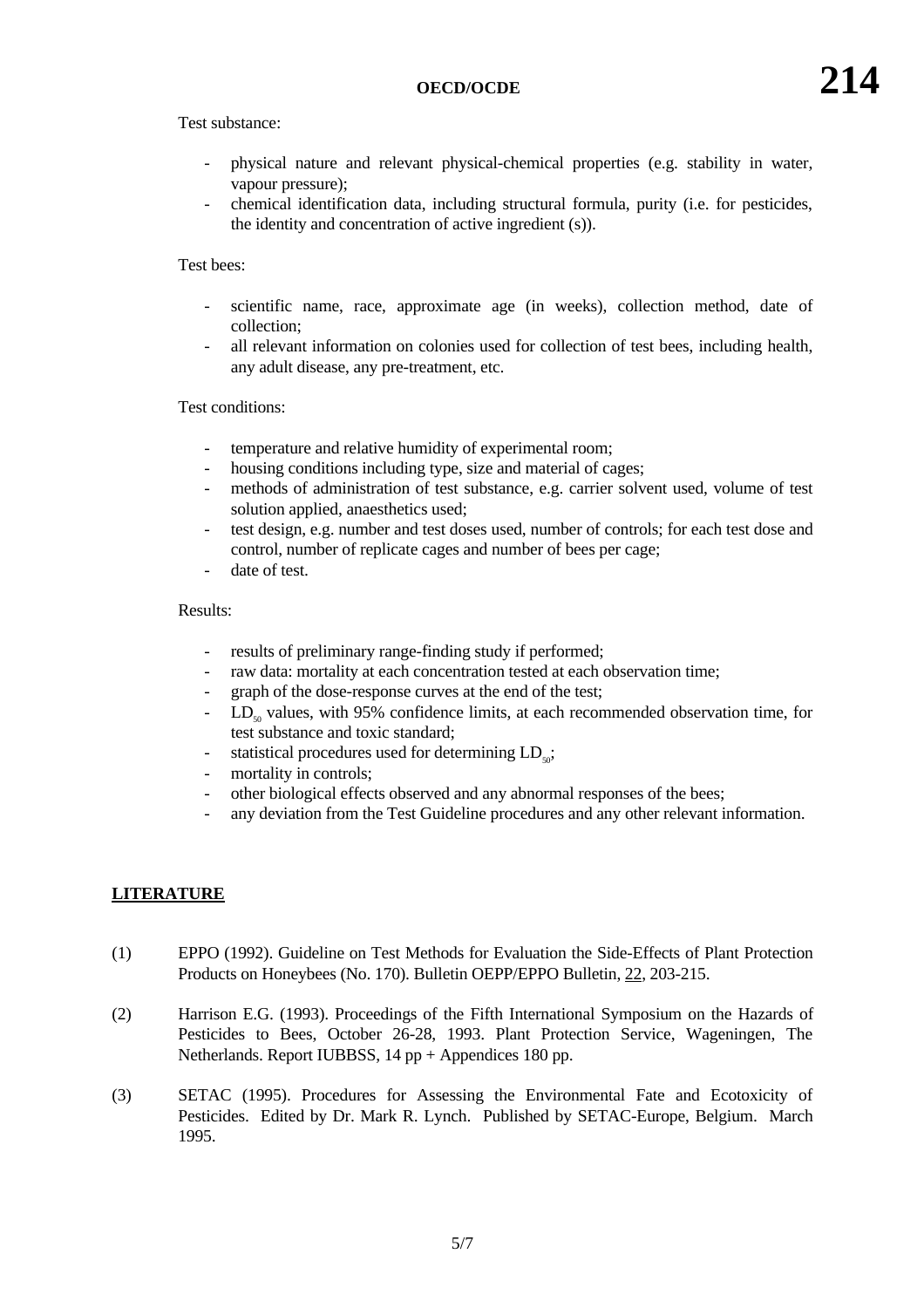- (4) Stute, K. (1991). Auswirkungen von Pflanzenschutzmitteln auf die Honigbiene. Richtlinien für die Prüfung von Pflanzenschutzmitteln im Zulassungsverfahren, Teil VI, 23 - 1, Biologische Bundesanstalt für Land- und Forstwirtschaft (BBA), Braunschweig, Germany.
- (5) US EPA (1995). Honey Bee Acute Contact Toxicity Test (OPPTS 850.3020). Ecological Effects Test Guidelines. EPA 712-C-95-147, Washington DC, United States of America.
- (6) EPPO/Council of Europe. (1993). Decision-Making Scheme for the Environmental Risk Assessment of Plant Protection Products - Honeybees. EPPO bulletin, vol. 23, No.1, 151-165. March 1993
- (7) Gough, H.J, McIndoe, E.C, Lewis, G.B. (1994). The use of dimethoate as a reference compound in laboratory acute toxicity tests on honey bees (*Apis mellifera* L.) 1981-1992. Journal of Apicultural Research, 22, 119-125.
- (8) Litchfield, J.T. and Wilcoxon, F. (1949). A simplified method of evaluating dose-effect experiments. Jour. Pharmacol. and Exper. Ther., 96, 99-113.
- (9) Finney, D.J. (1971). Probit Analysis. 3rd ed., Cambridge, London and New York.
- (10) Abbott, W.S. (1925). A method for computing the effectiveness of an insecticide. Jour. Econ. Entomol., 18, 265-267.